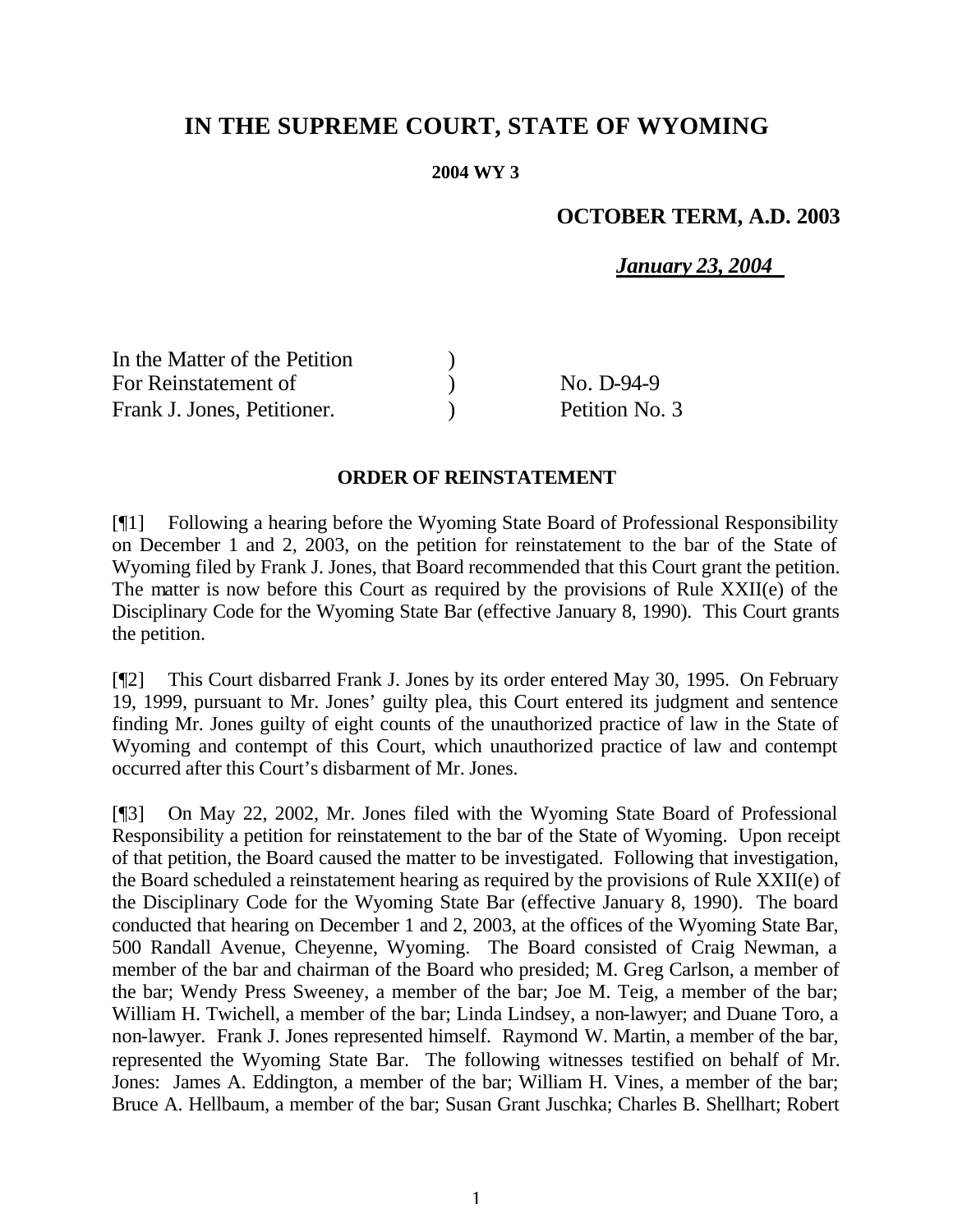Shepard; Robert Mills Grant; Connie Good Lewis; Judy D. Williams; Stephen L. Simonton, a member of the bar; Kathleen Sue Willier; Laurell Marker; the Honorable Peter J. McNiff, a member of the bar and judge of the United States Bankruptcy Court; Dr. Christopher B. Reyburn, psychiatrist and medical director of the Behavioral Health Services, Ivinson Memorial Hospital, Laramie, Wyoming. Mr. Jones testified on his own behalf and submitted a memorandum in support of his petition for reinstatement. Professor John Burman, a member of the bar and a faculty member of the University of Wyoming College of Law, Laramie, Wyoming, testified on behalf of the Wyoming State Bar. The Board admitted into evidence the following documents: report of findings of fact, conclusions of law, recommendation of sanction and assessment of costs and judgment of disbarment that issued from the disbarment proceeding; this Court's order to show cause and judgment and sentence pertaining to Mr. Jones' unauthorized practice of law conviction and contempt order; the three-volume transcript of the hearing proceedings held on Mr. Jones' first petition for reinstatement in 2001; the Board's report of findings of fact, conclusions of law, and recommendations from the hearing on Mr. Jones' first reinstatement petition in 2001; this Court's order denying Mr. Jones' first petition for reinstatement in 2001; Mr. Jones' letter dated February 8, 2002, to Chief Justice Larry L. Lehman of this Court; Chief Justice Larry L. Lehman's letter dated February 21, 2002, to Mr. Jones; all exhibits admitted in the disciplinary record pertaining to Mr. Jones from the disbarment proceeding to present date; Dr. Christopher B. Reyburn's letter dated September 19, 2003, pertaining to Mr. Jones' evaluation on September 9, 2003; and Dr. Christopher B. Reyburn's letter dated November 16, 2003, pertaining to his evaluation of Mr. Jones.

[¶4] The Board considered the testimony and credibility of the witnesses and the documents admitted into evidence and made the following findings of fact, conclusions and recommendations, which are contained in the Board's report dated December 17, 2003;

### **Findings of Fact**

1. Frank J. Jones was disbarred by Order of the Wyoming Supreme Court entered May 30, 1995.

2. On February 19, 1999, the Wyoming Supreme Court entered its Judgment and Sentence, pursuant to Mr. Jones's guilty plea, finding him guilty of the unauthorized practice of law in the State of Wyoming and contempt of the Wyoming Supreme Court.

3. Mr. Jones filed his first Petition for Reinstatement pursuant to Rule XXII of the Disciplinary Code of the Wyoming State Bar ("Rule XXII") on June 1, 2000, while still on probation for his guilty plea to the unauthorized practice of law.

4. The Board entered its Report of Findings and Recommendations, recommending that the first Petition for Reinstatement be denied, on March 27, 2001 and the Wyoming Supreme Court, on May 1, 2001, entered its Order Denying Petition for Reinstatement to the Wyoming State Bar, approving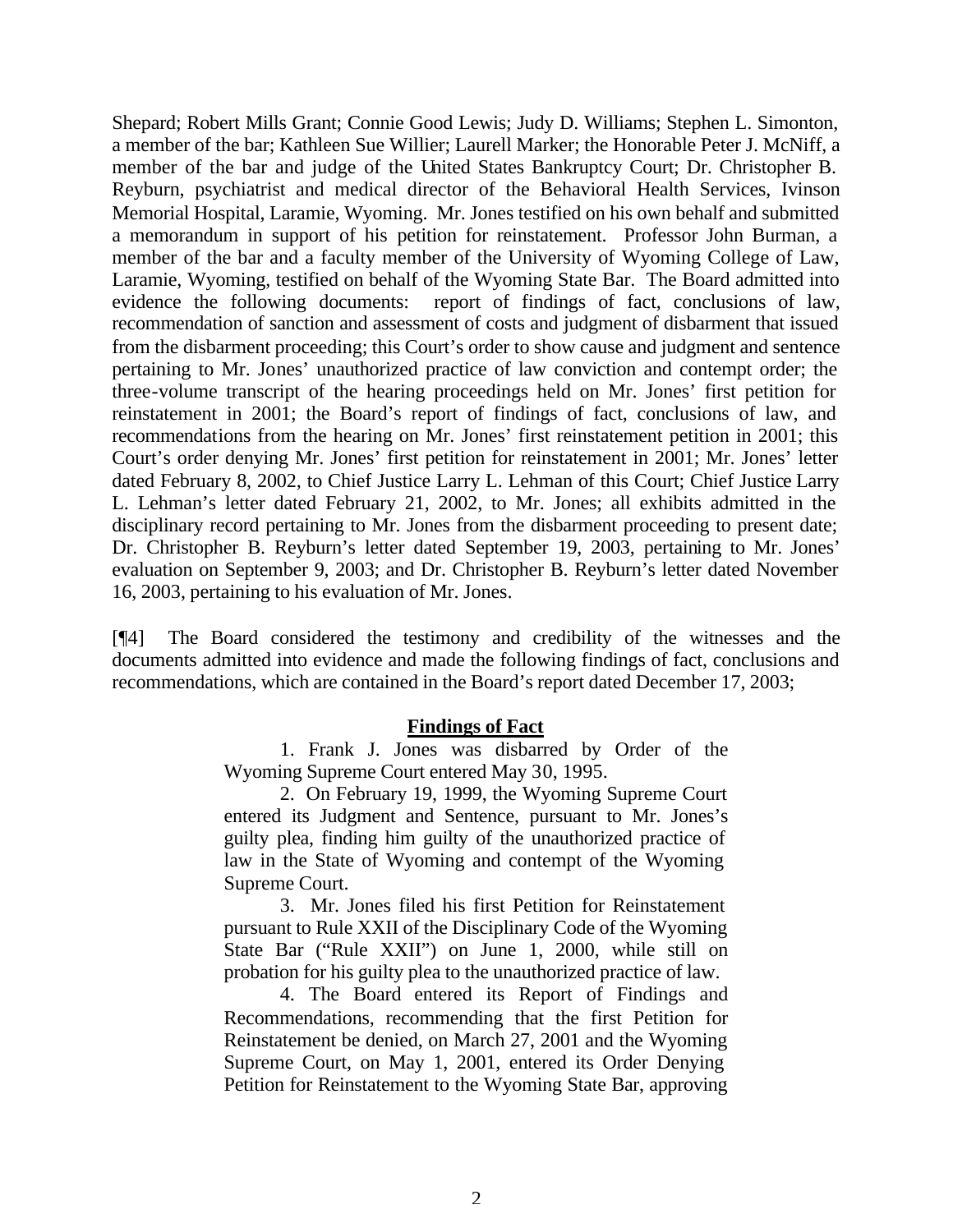and confirming, with several additional bases, the Board's March 27, 2001 Report of Findings and Recommendations.

5. Mr. Jones filed a second Petition for Reinstatement on September 18, 2001, which petition was denied without further hearing by the Board by Order dated December 13, 2001; and the Wyoming Supreme Court approved and confirmed the Board's denial of the second petition.

6. Mr. Jones filed his third Petition for Reinstatement, the petition on which the Board conducted its hearing on December 1 and 2, 2003, on May 22, 2002.

7. At the hearing on the captioned matter, the only witness who testified that Mr. Jones should not be reinstated was Professor John Burman. Professor Burman testified that Mr. Jones should not be reinstated "at this time." Professor Burman based that testimony, in part, upon his opinion and belief that Mr. Jones was not "rehabilitated." However, using Professor Burman's own definition of rehabilitation, elicited from Professor Burman on cross examination, Mr. Jones has been rehabilitated.

8. For purposes of his opinion on whether Mr. Jones should be reinstated as a result of the third Petition for Reinstatement, Professor Burman was most concerned, as were many members of the Board, over Mr. Jones' conduct resulting in his guilty plea to the unauthorized practice of law and Judgment and Sentence by the Wyoming Supreme Court. The last conduct giving rise to that Judgment and Sentence occurred in the 1995 to 1997 time frame. While the Board is as concerned as Professor Burman about the nature of that conduct and its implications, Mr. Jones expressed, to some greater or lesser degree, contrition for such conduct; and the Board is not persuaded that delaying a reinstatement of Mr. Jones, awaiting the passage of more time, will serve any useful purpose.

#### **Conclusions of Law**

1. The parties agreed, and the Board concluded, that Rule XXII and the version of the Disciplinary Code of the Wyoming State Bar in effect prior to the November 1, 2003 effective date of the new Disciplinary Code of the Wyoming State Bar is and was applicable to the third Petition for Reinstatement of Mr. Jones and the hearing which are the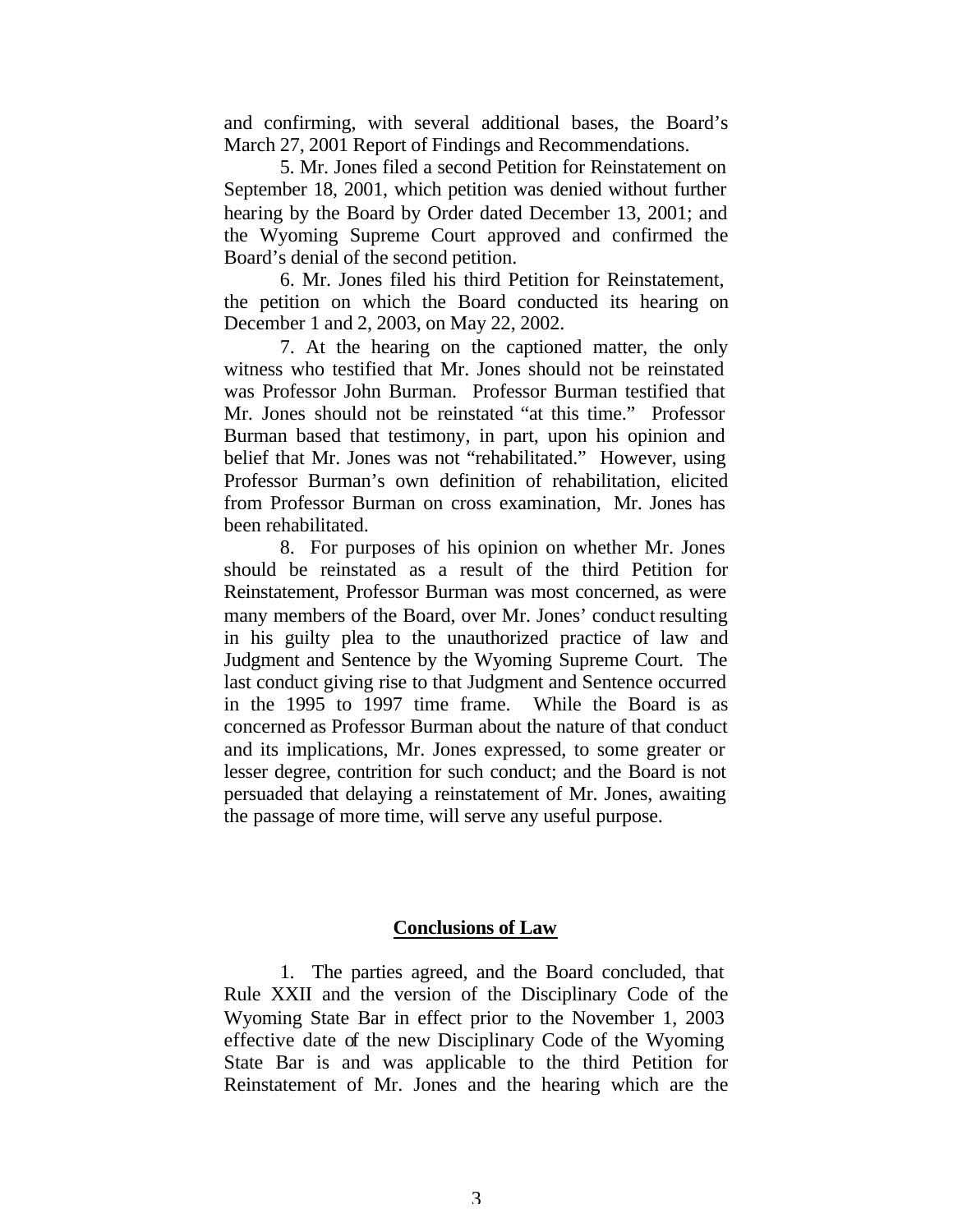subject of this Report of Findings, Conclusions and Recommendations.

2. Rule XXII provides that a disbarred attorney seeking reinstatement must demonstrate by clear and convincing evidence that:

a. he has been rehabilitated;

b. he has complied with all requirements imposed by the court;

c. he has the moral qualifications, competency and learning in law required for admission to practice law in Wyoming; and

d. the resumption of the practice of law will be neither detrimental to the integrity and standing of the bar or the administrations of justice nor subversive to the public interest.

3. In general, the Board concludes that Mr. Jones satisfied his burden of persuasion as to the required elements of Rule XXII.

4. In attempting to make a determination as to whether the petitioner in this case has been rehabilitated, the Board was persuaded that a useful definition of "rehabilitation" is found in *Avila v. The People of the State of Colorado*, 53 [sic] P.3d 230, 232 (Colo. PDJ 2002)<sup>[1]</sup> quoted by petitioner in his Memorandum in Support of Petition for Reinstatement:

> Rehabilitation for purposes of attorney reinstatement and readmission to the bar has been defined as 'the reestablishment of the reputation of a person by his or her restoration to a useful and constructive place in society.' [citation omitted]

Based upon this definition and the evidence before it, the Board concludes that Mr. Jones demonstrated his rehabilitation.

5. The Board also concludes that it is not required to find or conclude that there is, or must be demonstrated by petitioner, an absolute certainty or guarantee that the petitioner will never again engage in the kind of misconduct which led to his disbarment. It is impossible for the Board to reach such a conclusion. Further, such a burden places the bar too high and would doom every petition for reinstatement. For these propositions, the Board relies on *The Matter of McKeon*, 656 P.2d 179 (Mont. 1982) also cited and quoted in petitioner's Memorandum in Support of Petition for Reinstatement. Rather, the Board concludes that it must attempt to discern, from the evidence presented, whether the petitioner demonstrates current

l

<sup>1</sup> 52 P.3d 230, 232 (Colo. PDJ 2002).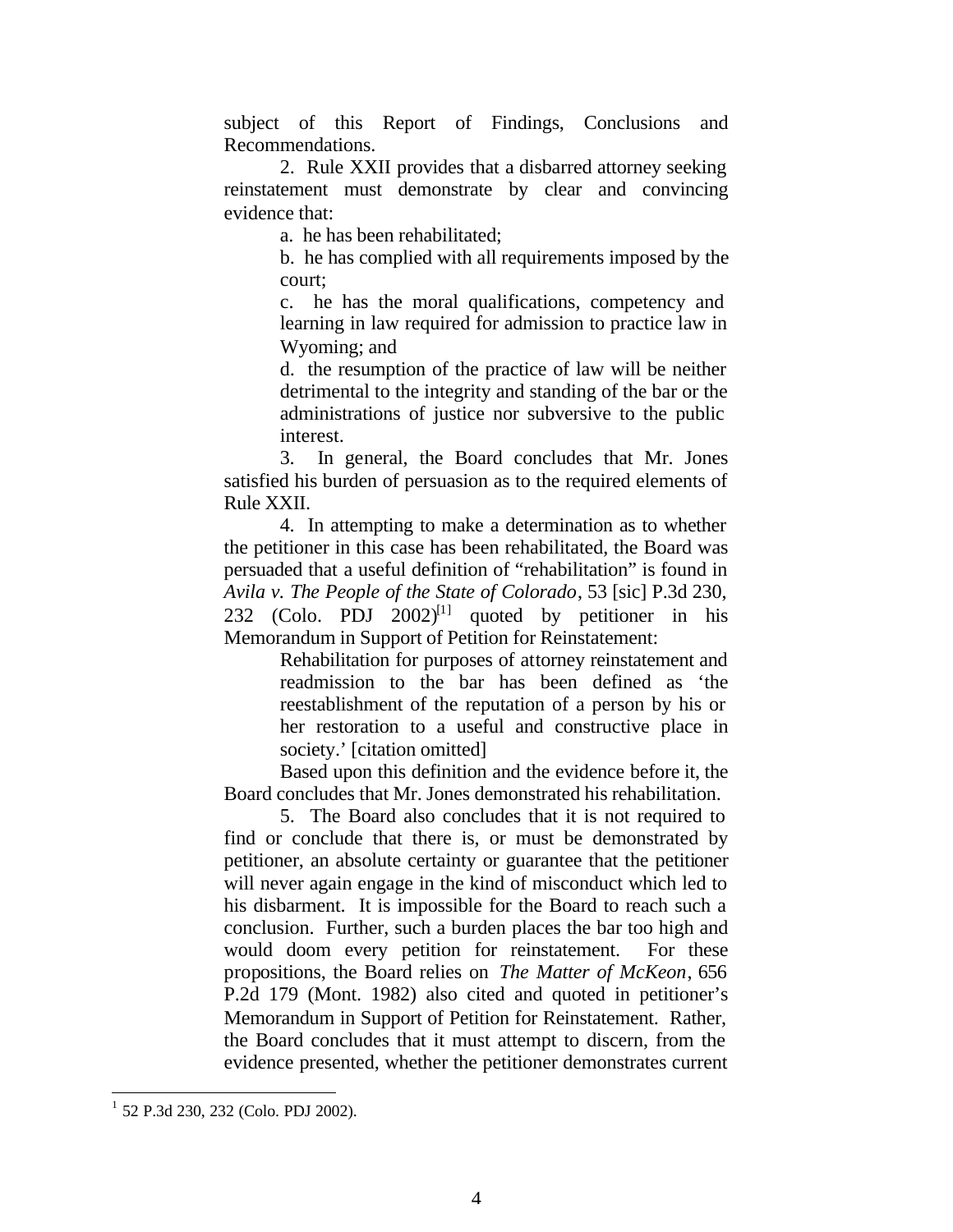moral and ethical behavior and fitness to reenter the practice of law.

6. The Board concludes that Mr. Jones has demonstrated he is eligible for reinstatement.

## **Recommendation**

The Board of Professional Responsibility therefore RECOMMENDS:

A. That Frank J. Jones' Petition for Reinstatement, filed May 22, 2002, be GRANTED; and

B. That Frank J. Jones should pay the costs incurred by the Wyoming State Bar for the lodging, travel and meals for the Board of Professional Responsibility to conduct the hearing, including the fees of the court reporter engaged by the Wyoming State Bar to report the hearing, and further that Mr. Jones should pay for all the time devoted to this case by Special Bar Counsel, Raymond W. Martin, at Mr. Martin's prevailing hourly rate.

Dated this  $17<sup>th</sup>$  day of December, 2003.

[¶5] We do not need to detail the evidence offered on Mr. Jones's behalf which the Board relied upon in support of its findings, conclusions, and recommendation. This Court's own review of the record satisfies it that clear and convincing evidence was presented that Mr. Jones has been rehabilitated; has the moral qualifications, competency and learning in law required for admission to practice law in this state; and that Mr. Jones's resumption of the practice of law will be neither detrimental to the integrity and standing of the bar or the administration of justice nor subversive to the public interest. In particular, this Court notes Mr. Jones's own words before the Board: "I am not bitter. I have no fight with the Wyoming State Bar or any of its members;" "What I did was totally wrong. I've accepted that;" "[T]here was a period in my life when I was not an honest individual, I was not ethical, and I feel that I have overcome that time period and I have done everything possible to overcome that;" "I have made a promise to myself, to perhaps the religious aspect of my life, God, I've made it to my family, I'll make it to this Board, you will never see conduct from me as was exhibited during that time period. It just won't happen;" "I will never, ever bring shame upon myself, my family, the legal profession, any member of this Board if you should see fit to reinstate me. I will hopefully go out and make not only myself, my family, but perhaps any of you that should follow the course of my conduct somewhat happy, maybe not proud, but satisfied that, yes, we gave him a chance and he took it and he did what he promised."

[¶6] No absolute guarantee exists that Mr. Jones will never engage in professional misconduct again. But if such a guarantee were required for reinstatement under the rules of the Wyoming State Bar and this Court, none could qualify. All that this Court can require is